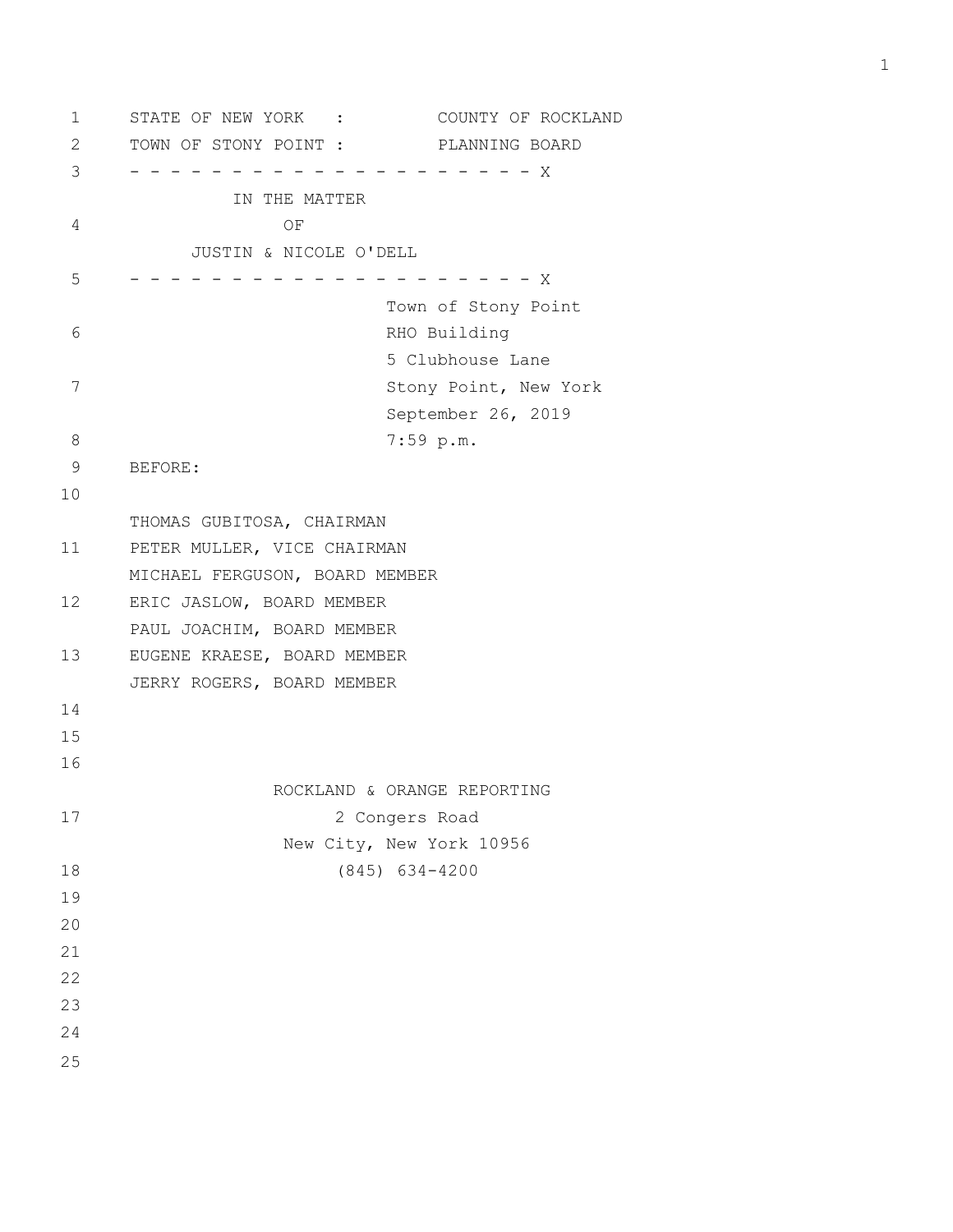| 1           | Proceedings                                   |
|-------------|-----------------------------------------------|
| 2           | CHAIRMAN GUBITOSA: All right. Next            |
| 3           | item, Justin and Nicole O'Dell. This is just  |
| 4           | a new application, lot line change.           |
| 5           | BOARD MEMBER JOACHIM: Mr. Chair, I'm          |
| 6           | going to recuse myself from this application. |
| 7           | CHAIRMAN GUBITOSA: All right,                 |
| 8           | Mr. Joachim, thank you. All right.            |
| $\mathsf 9$ | MR. ZIGLER: He just wants to go home          |
| 10          | and watch the Yankees.                        |
| 11          | BOARD MEMBER JOACHIM: They're off             |
| 12          | tonight.                                      |
| 13          | CHAIRMAN GUBITOSA: They're off. All           |
| 14          | right, what do you have on this one?          |
| 15          | MR. ZIGLER: It was going to stay on the       |
| 16          | same mountain, it's just going to enter from  |
| 17          | a different way. This is down off of          |
| 18          | Blanchard.                                    |
| 19          | CHAIRMAN GUBITOSA: Right.                     |
| 20          | MR. ZIGLER: As you leave Willow Grove         |
| 21          | Road and you're on Blanchard, you go around   |
| 22          | the turn, then you have that drop in the road |
| 23          | before you get down to the bottom where the   |
| 24          | wetlands are. This is a private road, enters  |
| 25          | in off on your left. And it goes up into the  |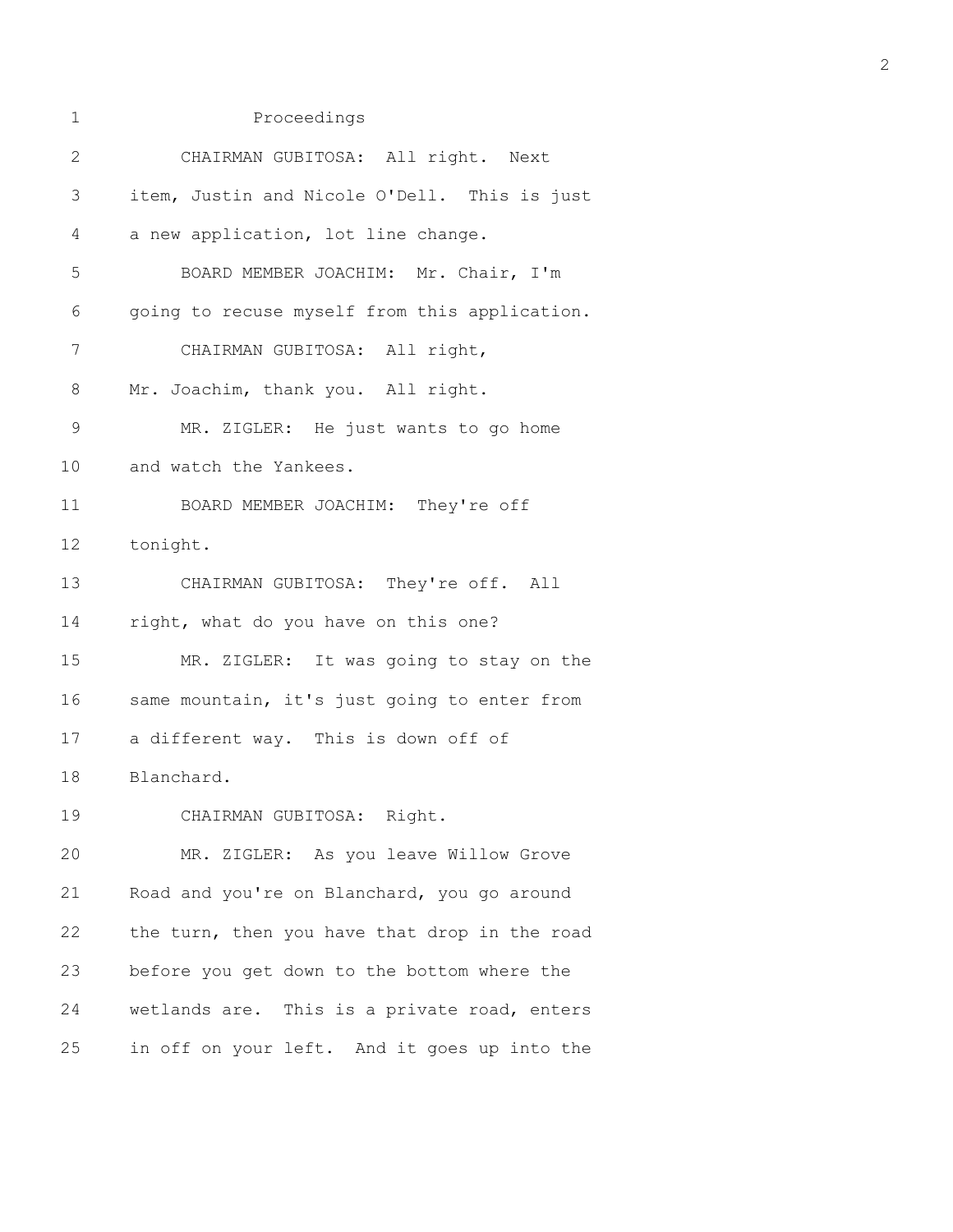2 O'Dell mountain, as I call it.

| 3           | This Board did a subdivision, also,           |  |  |
|-------------|-----------------------------------------------|--|--|
| 4           | established one lot in a larger tract. This   |  |  |
| 5           | was back in the 80s. And at that time, it     |  |  |
| 6           | received the variances required to build a    |  |  |
| 7           | house on a private road. There is also a use  |  |  |
| 8           | variance for a house or an apartment behind   |  |  |
| $\mathsf 9$ | the original homestead. The original          |  |  |
| 10          | homestead was the grandmother of my applicant |  |  |
| 11          | here.                                         |  |  |
| 12          | The proposal is now to kind of reverse        |  |  |
| 13          | that subdivision. At the time, the new home,  |  |  |
| 14          | which is 18.2 tax lot, that would be the      |  |  |
| 15          | south side of the property, the new home was  |  |  |
| 16          | created. And that dashed line you see was     |  |  |
| 17          | the original property line. Well, right now,  |  |  |
| 18          | we're kind of reversing it. Mrs. O'Dell       |  |  |
| 19          | passed away, so the house is for sale. And    |  |  |
| 20          | they would like to reduce the area around the |  |  |
| 21          | original home.                                |  |  |
| 22          | So that's what you're looking at, that        |  |  |
| 23          | solid line now, where it says Shirley O'Dell, |  |  |
| 24          | that reduces the original lot and kind of     |  |  |
| 25          | flip flops the areas if you look at the table |  |  |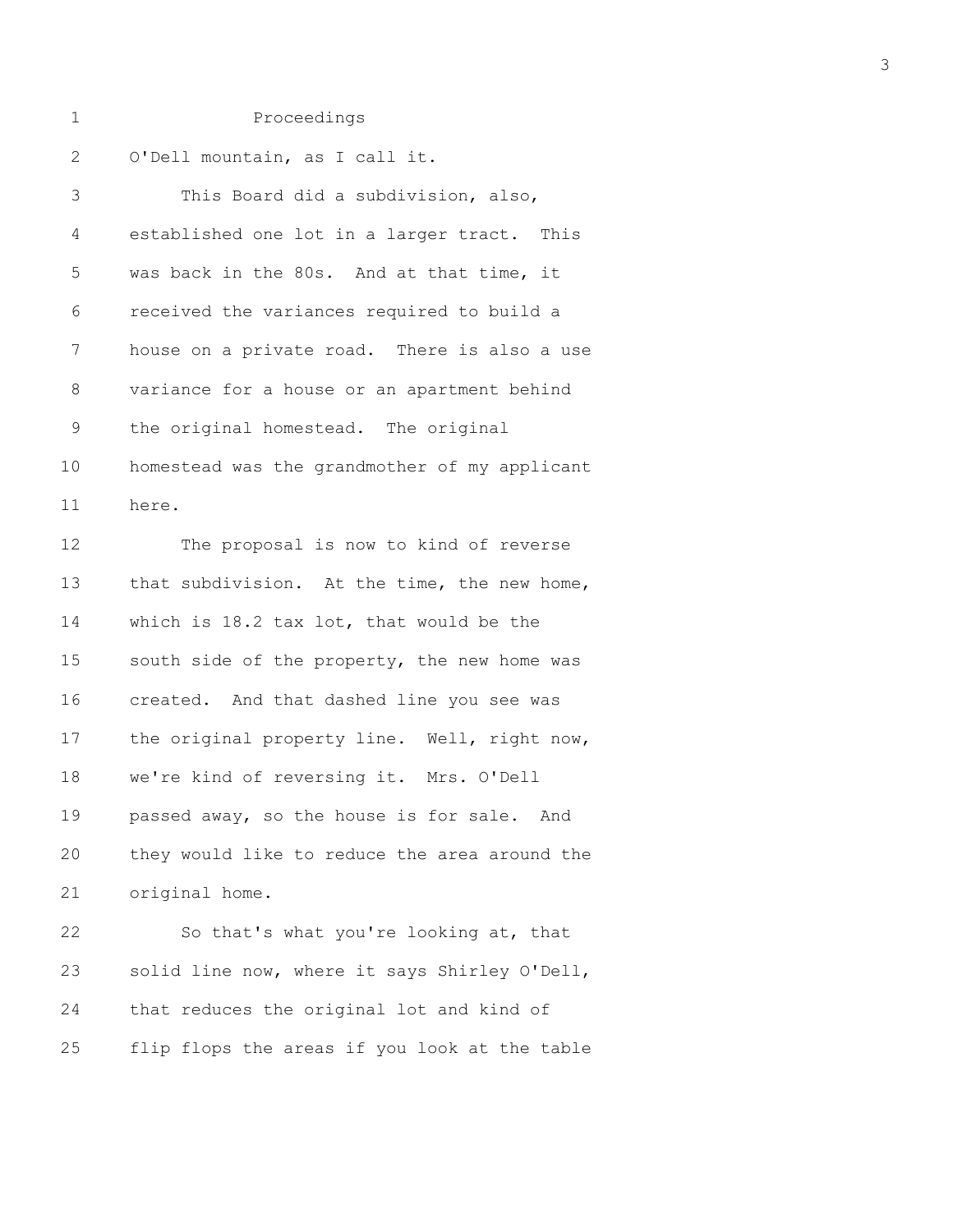| $\mathbf 1$    | Proceedings                                   |
|----------------|-----------------------------------------------|
| $\overline{2}$ | down below. They all meet the code. There's   |
| 3              | no change in the access. There's no utility   |
| 4              | changes. There's no requirements for          |
| 5              | permits. There's no construction approved.    |
| 6              | And there is two homes on 18.1, as there was  |
| 7              | in the beginning.                             |
| 8              | And they, like I said, the O'Dells have       |
| 9              | received a use variance for the second home.  |
| 10             | That's not going to happen anymore. It's a    |
| 11             | very unusual thing, you got two applications  |
| 12             | in a row.                                     |
| 13             | So that's -- it's an amendment of a           |
| 14             | property line. I didn't know if you wanted    |
| 15             | to make a field visit on this. It does have   |
| 16             | to circulate, it's within 500 foot of PIP and |
| 17             | the County road.                              |
| 18             | CHAIRMAN GUBITOSA: All right. Do we           |
|                | 19 need a site visit? No. All right, we don't |
| 20             | need a site visit, just the lot.              |
| 21             | MR. ZIGLER: Fine with me.                     |
| 22             | CHAIRMAN GUBITOSA: All right. I just          |
| 23             | need a -- go ahead. I just need to make a     |
| 24             | motion to make this a Type II action.         |
| 25             | BOARD MEMBER ROGERS: I'll make that           |

4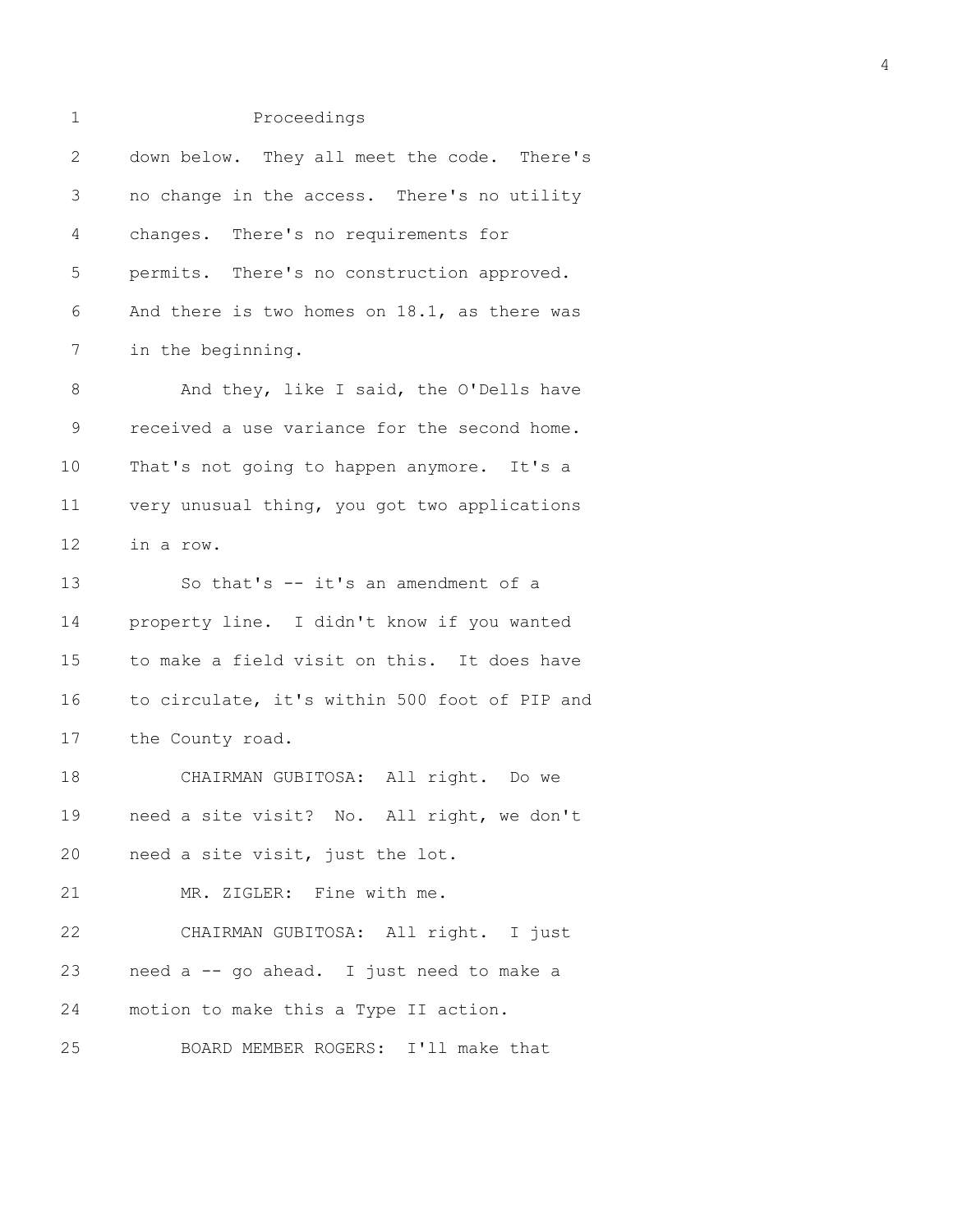1 Proceedings

2 motion. 3 CHAIRMAN GUBITOSA: I need a second. 4 BOARD MEMBER FERGUSON: I'll second. 5 CHAIRMAN GUBITOSA: Mike seconded. 6 BOARD MEMBER KRAESE: Are we going to be 7 lead agency? 8 CHAIRMAN GUBITOSA: We'll do that now. 9 MR. STACH: It's a Type II action. 10 CHAIRMAN GUBITOSA: It's a Type II. I 11 have a motion and a second to be Type II. 12 All in favor? 13 (Response of aye was given.) 14 CHAIRMAN GUBITOSA: Opposed? We don't 15 have to do anything else, right? 16 MR. O'ROURKE: Well, not for lot lines. 17 Basically, you're taking an invisible line 18 and moving an invisible line. 19 CHAIRMAN GUBITOSA: Yeah. 20 MR. O'ROURKE: But the one thing I 21 pointed out in my comments is, as David said, 22 they have a previous variance for two houses 23 on a lot. 24 CHAIRMAN GUBITOSA: Right. 25 MR. O'ROURKE: That lot is now proposed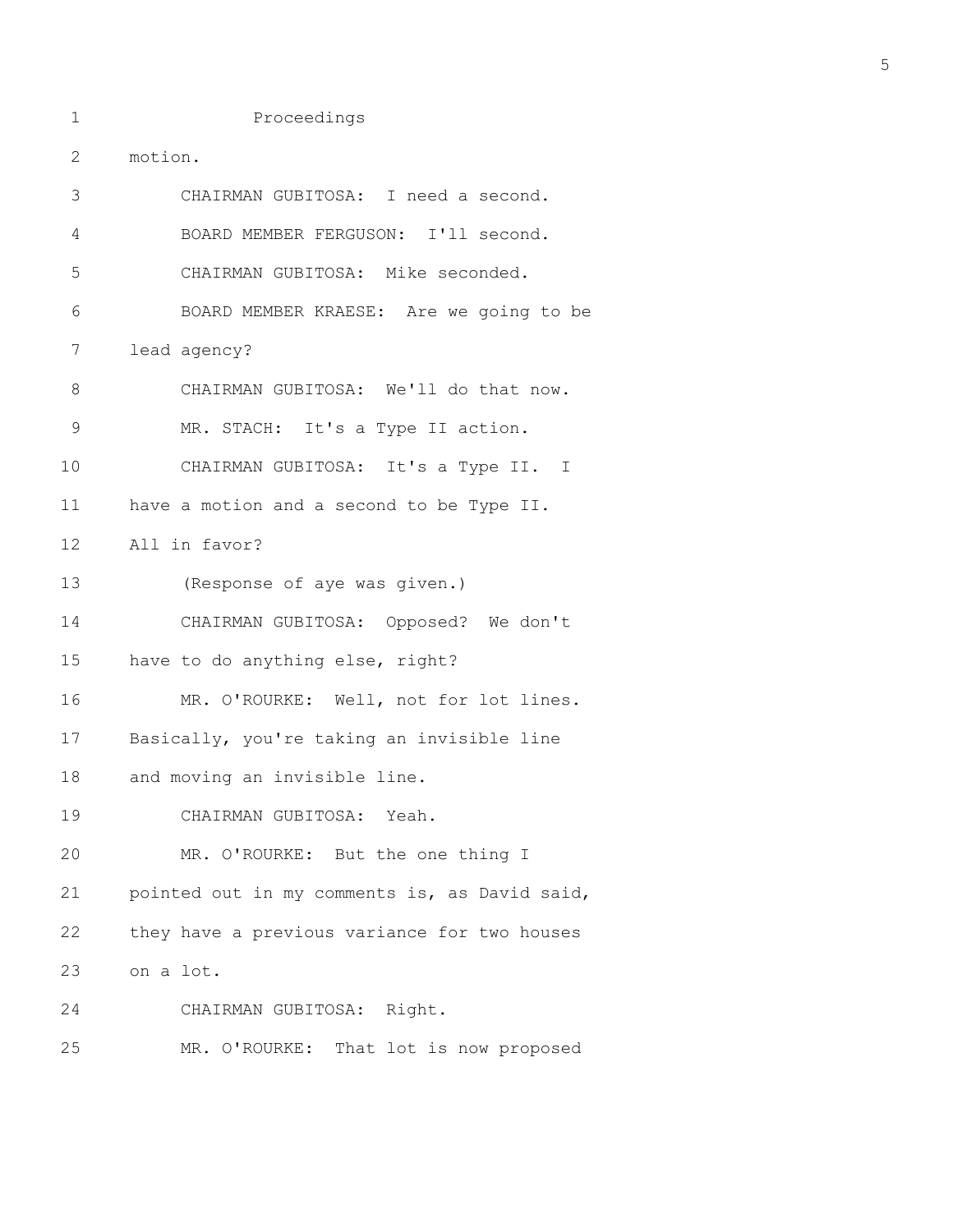## 1 Proceedings

| 2           | to be smaller than originally what the zoning |
|-------------|-----------------------------------------------|
| 3           | granted the approval for the two lots. So I   |
| 4           | basically asked -- I would agree for the      |
| 5           | Building Inspector I think have to make the   |
| 6           | determination whether that variance needs to  |
| 7           | be modified. Because again, if you're having  |
| 8           | two lots on one acre, and now you're having   |
| $\mathsf 9$ | those same two lots on a half an acre, just   |
| 10          | making up numbers, is it an impact. And       |
| 11          | that's, that's the only comment that we have  |
| 12          | on the layout. Other than that, you're never  |
| 13          | going to -- it's a lot line change. That's    |
| 14          | my only question. And I don't know if you     |
| 15          | talked to --                                  |
| 16          | MR. ZIGLER: I did talk to him. But I          |
| 17          | don't want to speak for what he said. But     |
| 18          | basically, both lots exceed the code. So      |
| 19          | that's where I'll leave it. And I'll let      |
| 20          | Bill talk for himself.                        |
| 21          | MR. O'ROURKE: Okay.                           |
| 22          | MR. ZIGLER: The only thing I would ask        |
| 23          | for is so that you could make a decision next |
| 24          | month, if you so choose, is if Mary could     |
| 25          | maybe push the County because we'd be shorter |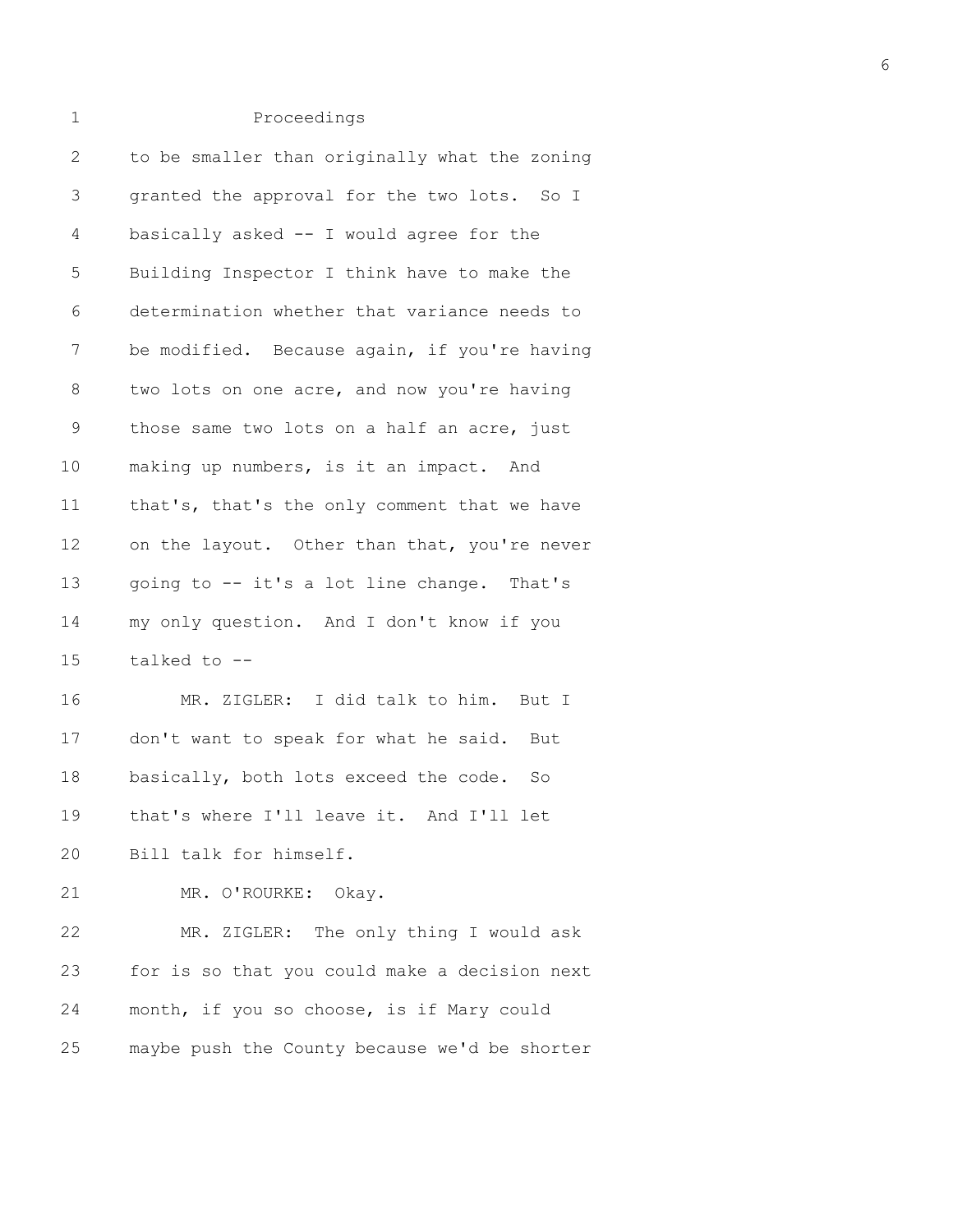```
1 Proceedings
2 than 30 days.
3 THE CLERK: I already sent them out.
4 MR. ZIGLER: All right.
5 THE CLERK: They sent out when you gave
6 them to me.
7 MR. ZIGLER: All right. There shouldn't
8 be any comments because we're not changing
9 anything. But I know that you feel more
10 comfortable if you get the comments.
11 CHAIRMAN GUBITOSA: All right.
12 THE CLERK: It was sent out, I think
13 September 16th.
14 MR. ZIGLER: Cool.
15 THE CLERK: So you'll have it.
16 CHAIRMAN GUBITOSA: We'll see you then.
17 MR. ZIGLER: Thank you.
18 CHAIRMAN GUBITOSA: You're welcome.
19 Have a nice evening.
20 (Time noted: 8:04 p.m.)
21 
22 oOo
23 
24 
25
```